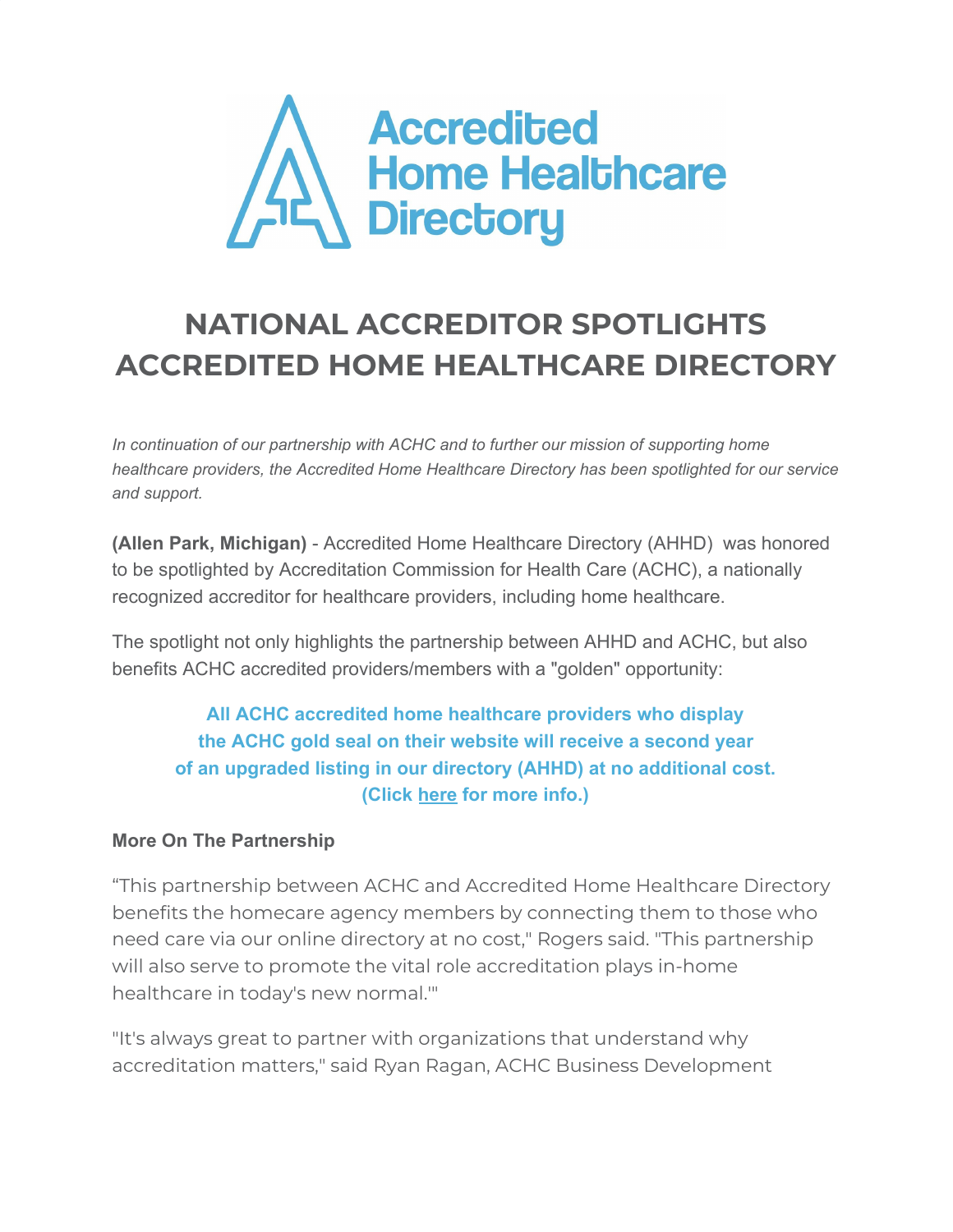Manager. "AHHD ensures that you have the knowledge and resources needed to make educated decisions regarding your loved one's care."

#### **About Accredited Home Healthcare Directory (AHHD)**

The goal of Accredited Home Healthcare Directory is to be a one-stop resource and starting point for consumers seeking care for their loved ones. By connecting those needing care with accredited providers who care, AHHD helps consumers find the best services to meet their needs. AHHD also offers educational resources on the necessity and impact of accreditation as well as other issues facing caregivers and provides supportive resources to those both needing care and providing care. For more information, visit www.accreditedhomehealthcare.directory.

### **About Accreditation Commission for Health Care (ACHC)**

As a nationally recognized accreditor, ACHC offers a broad suite of home health, hospice, and private duty compliance solutions, including accreditation for Home Health Aide, Medical Social Services, Skilled Nursing, Hospice Care, Hospice Inpatient Care, Private Duty Nursing, Private Duty Aide, and Private Duty Companion/Homemaker services. ACHC has CMS deeming authority for Home Health, Hospice, Renal Dialysis, and DMEPOS.

ACHC has over 30 years of experience promoting safe, quality patient care and is known for providing value, integrity, and the industry's best customer service. Providers benefit from our flexible, educational approach, which gives them options tailored to fit their needs. We assist providers throughout the accreditation process by offering access to personal Account Advisors, clinical and regulatory support, and program-specific educational resources. And with no annual fees, ACHC offers cost-effective, competitive pricing to help providers achieve their accreditation goals.

For more information on ACHC Accreditation programs, or to download ACHC Accreditation Standards, please visit http://www.achc.org, email customerservice@achc.org, or call (855) 937-2242.